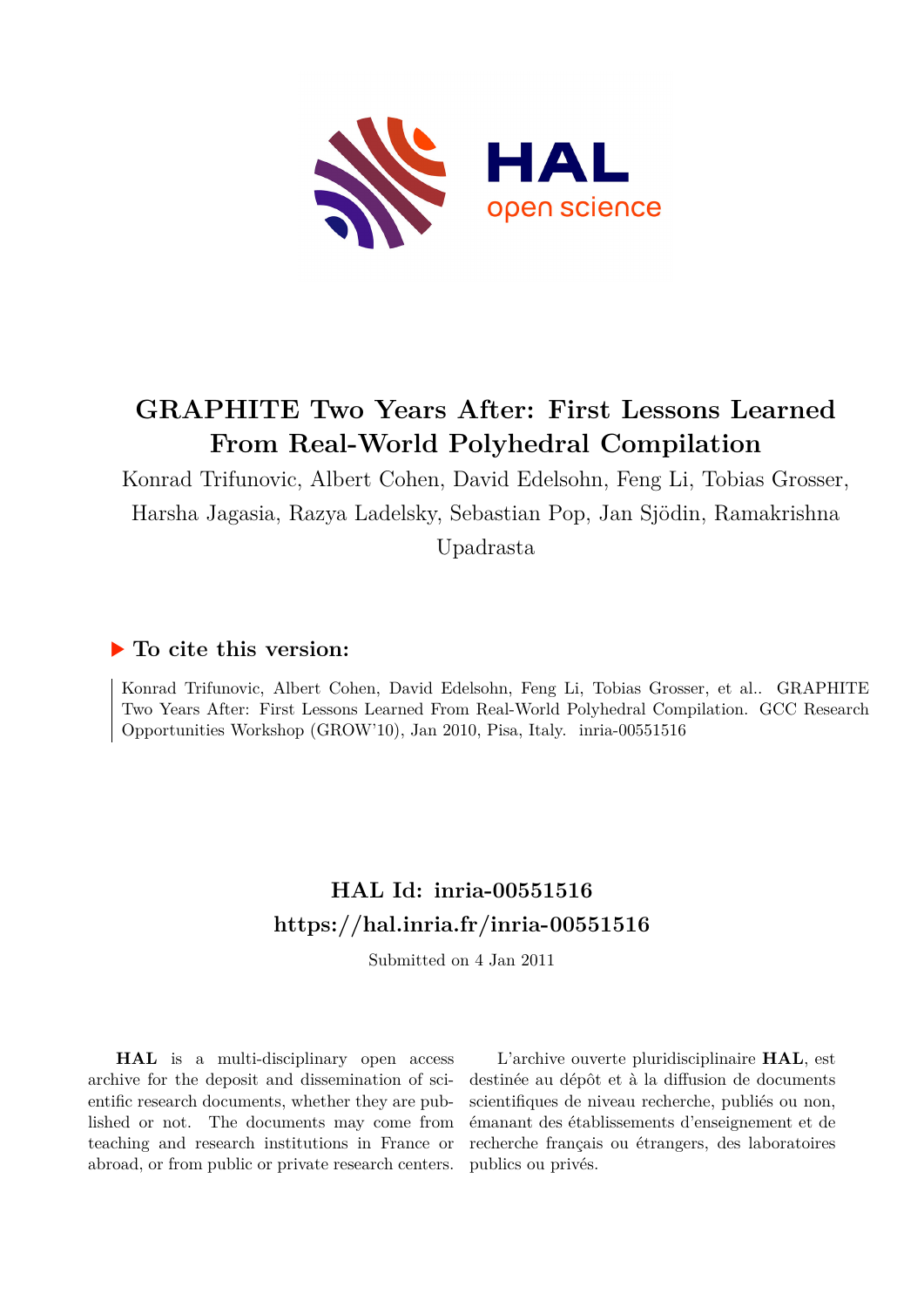# GRAPHITE Two Years After First Lessons Learned From Real-World Polyhedral Compilation

Konrad Trifunovic<sup>2</sup>, Albert Cohen<sup>2</sup>, David Edelsohn<sup>3</sup>, Li Feng<sup>6</sup>, Tobias Grosser<sup>5</sup>, Harsha Jagasia<sup>1</sup>, Razya Ladelsky<sup>4</sup>, Sebastian Pop<sup>1</sup>, Jan Sjödin<sup>1</sup>, and Ramakrishna Upadrasta<sup>2</sup>

<sup>1</sup> Open Source Compiler Engineering, AMD, Austin, Texas, USA {harsha.jagasia, sebastian.pop, jan.sjodin}@amd.com <sup>2</sup> INRIA Saclay – Île-de-France and LRI, Paris-Sud 11 University, Orsay, France {albert.cohen, konrad.trifunovic, ramakrishna.upadrasta}@inria.fr 3 IBM T. J. Watson Research, Yorktown Heights, USA dje@watson.ibm.com 4 IBM Haifa Research, Haifa, Israel razya@il.ibm.com <sup>5</sup> University of Passau, Passau, Germany grosser@fim.uni-passau.de <sup>6</sup> Xi'an Jiaotong University, Xi'an, China

nemokingdom@gmail.com

Abstract. Modern compilers are responsible for adapting the semantics of source programs into a form that makes efficient use of a highly complex, heterogeneous machine. This adaptation amounts to solve an optimization problem in a huge and unstructured search space, while predicting the performance outcome of complex sequences of program transformations. The polyhedral model of compilation is aimed at these challenges. Its geometrical, non-inductive semantics enables the construction of better-structured optimization problems and precise analytical models. Recent work demonstrated the scalability of the main polyhedral algorithms to real-world programs. Its integration into production compilers is under way, pioneered by the graphite branch of the GNU Compiler Collection (GCC). Two years after the effective beginning of the project, this paper reports on original questions and innovative solutions that arose during the design and implementation of graphite.

# 1 Introduction

Despite several decades of research into the Polyhedral model, there is still no generalpurpose production compiler using the Polyhedral model internally. The situation is changing with the demonstration of the scalability of polyhedral algorithms and with the widespread dissemination of multicore processors and hardware accelerators. Two proprietary polyhedral compilers are in development: the R-Stream compiler from Reservoir Labs [26], and IBM's polyhedral extension of its XL compiler suite [35].

This paper describes the graphite compilation pass of GCC, embedding polyhedral analyses and transformations into the GNU Compiler Collection (GCC) [32]. Polyhedral information is extracted directly from the GIMPLE intermediate representation, in three-address, *Static Single Assignment* (SSA) form. This is a major difference with traditional source-to-source polyhedral compilers which operate on high-level abstract syntax. Operating directly on the three-address code brings in new challenges but also new opportunities: we can leverage existing analyses in the compiler and interact with a wealth of optimizations.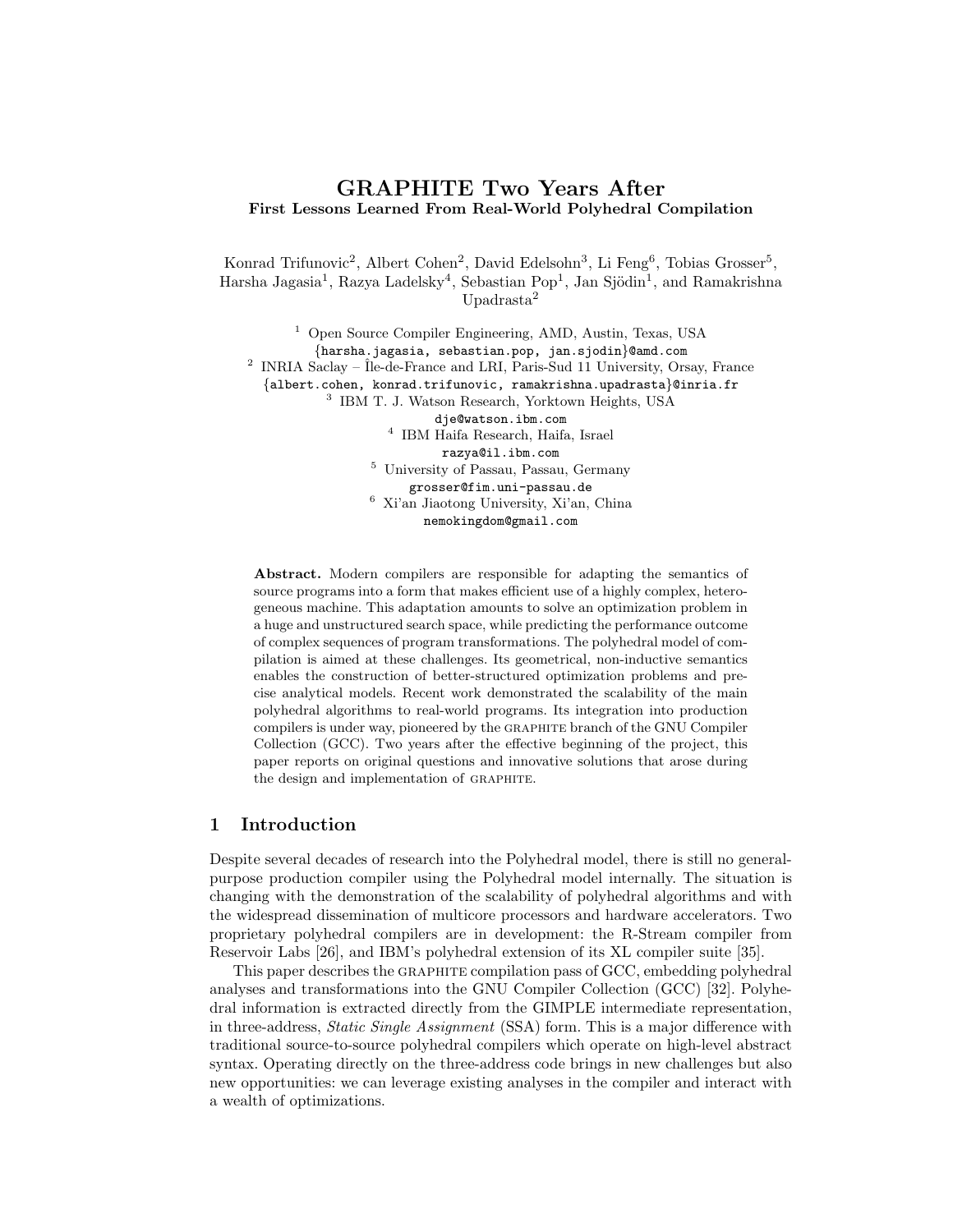graphite is based on the polyhedral representation designed by Girbal et al. [13]. This rich algebraic representation enables the composition of polyhedral generalizations of classical loop transformations, decoupling them from the syntactic form of the program. Classical transformations like loop fusion or tiling can be composed in any order and generalized to imperfectly-nested loops with complex domains, without intermediate translation to a syntactic form (avoiding code size explosion). graphite also aims at providing precise performance models and profitability prediction heuristics. Its applications include automatic parallelization and vectorization, offloading of computational kernels onto hardware accelerators, memory hierarchy usage optimizations, cost modelling and static code analysis (e.g., static debugging of parallel programs).

The paper is structured as follows. Section 2 discusses related work. Section 3 describes the design of graphite. Section 4 explores the current optimizations implemented in graphite. Representation of pointer accesses is an original issue for polyhedral compilation and is presented in Section 5, before the conclusion in Section 6.

# 2 Related work

There have been many efforts in designing an advanced loop nest transformation infrastructure. Most loop restructuring compilers introduced syntax-based models and intermediate representations. ParaScope [10] and Polaris [6] are dependence based, source-to-source parallelizers for Fortran. KAP [19] is closely related to these academic tools.

SUIF [16] is a platform for implementing advanced compiler prototypes. PIPS [17] is one of the most complete loop restructuring compiler, implementing polyhedral analyses and transformations (including affine scheduling) and interprocedural analyses (array regions, alias). Both of them use a syntax tree extended with polyhedral annotations, but not a unified polyhedral representation.

The MARS compiler [28] unifies classical dependence-based loop transformations with data storage optimizations. However, the MARS intermediate representation only captures part of the loop information (domains and access functions): it lacks the characterization of iteration orderings through multidimensional affine schedules.

The first thorough application of the polyhedral representation was the Petit tool [20], based on the Omega library [23]. It provides space-time mappings for iteration reordering, and it shares our emphasis on per-statement transformations, but it is intended as a research tool for small kernels only. We also use a code generation technique that is again significantly more robust than the code generation in Omega [4].

Semi-automatic polyhedral frameworks have been designed as building blocks for compiler construction or (auto-tuned) library generation systems [21, 9, 39, 8, 36]. They do not define automatic methods or integrate a model-based heuristic to construct profitable optimization strategies.

The graphite project was first announced by Pop et al. in 2006 [32] but real development work started only one year later: the number of changes committed to the graphite branch are presented in Figure 2. The design of graphite is largely borrowed from the WRaP-IT polyhedral interface to Open64 and its URUK loop nest optimizer [13]. The CHiLL project from Chen et al. revisited the URUK approach focusing on source-to-source transformation scripting [8, 36]. Unlike URUK and CHiLL, graphite aims at complete automation, possibly resorting to iterative search or statistical modeling of the profitability of program transformations. Besides, unexpected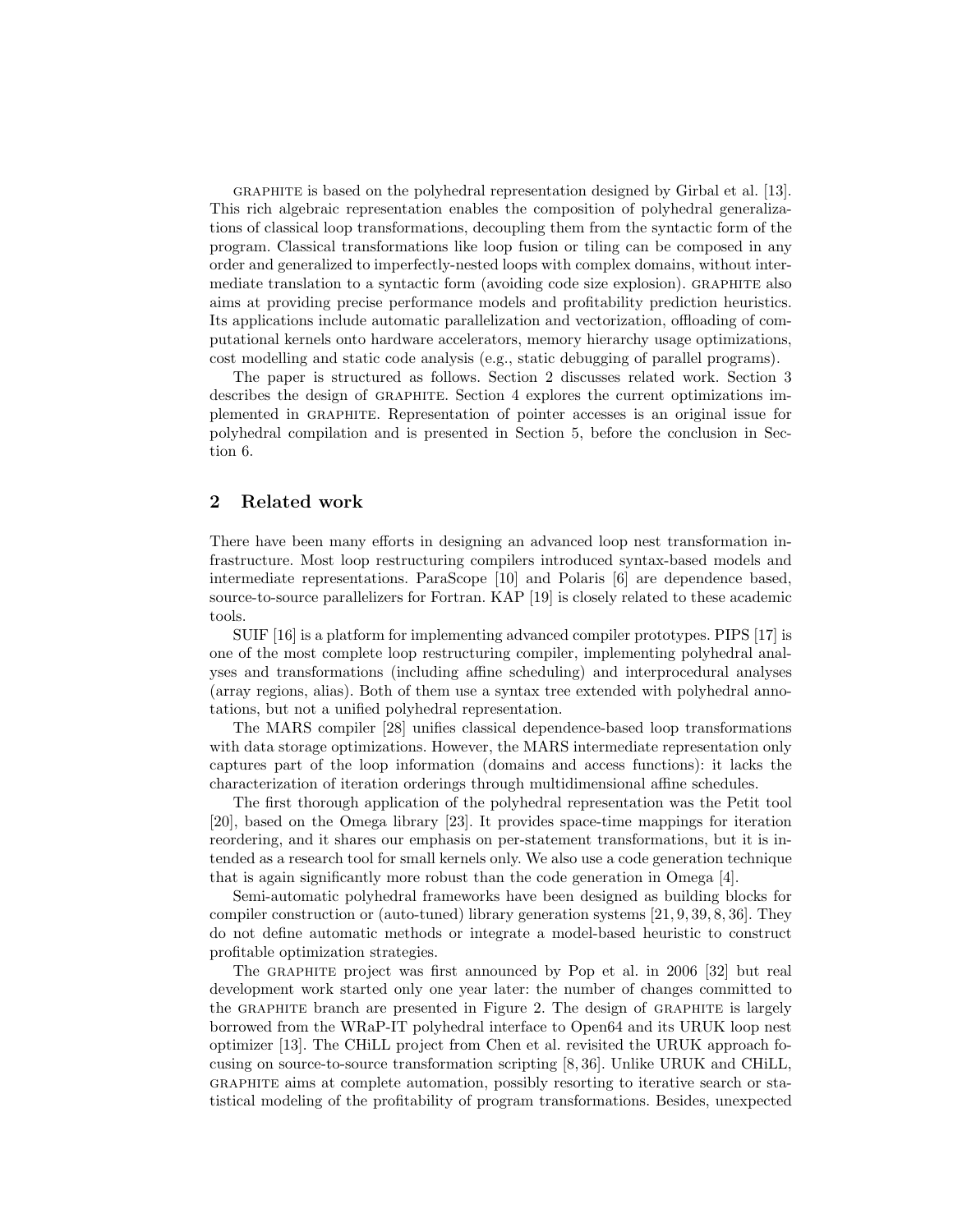design and implementation issues have arisen, partly due to the design of GCC itself, but mostly due to the integration of the polyhedral representation in a general-purpose compilation flow, such as pointers, profile data, debugging information, resource usage (compilation time), pass ordering, interaction among passes, etc.

# 3 Design

The polyhedral analysis and transformation framework called GRAPHITE is implemented as a pass in the GNU Compiler Collection compiler. The main task of this pass is to: extract the polyhedral model representation out of the GCC three-address GIMPLE representation, perform the various optimizations and analyses on the polyhedral model representation and to regenerate the GIMPLE three-address code that corresponds to transformations on the polyhedral model. This three stage process is the classical flow in polyhedral compilation of source-to-source compilers [13, 7]. Because the starting point of the graphite pass is the low-level three-address GIMPLE code instead of the high-level syntactical source code, some information is lost: the loop structure, loop induction variables, loop bounds, conditionals, data accesses and reductions. All of this information has to be reconstructed in order to build the polyhedral model representation of the relevant code fragment.



Figure 1 shows the stages inside the graphite pass: (1) the Static Control Parts (SCoPs) are outlined from the control flow graph, (2) polyhedral representation is constructed for each SCoP (GPOLY construction), (3) data dependence analysis and transformations are performed (possibly multiple times), and (4) GIMPLE code corresponding to transformed polyhedral model is regenerated (GLooG). The details of each stage are given in the following subsections.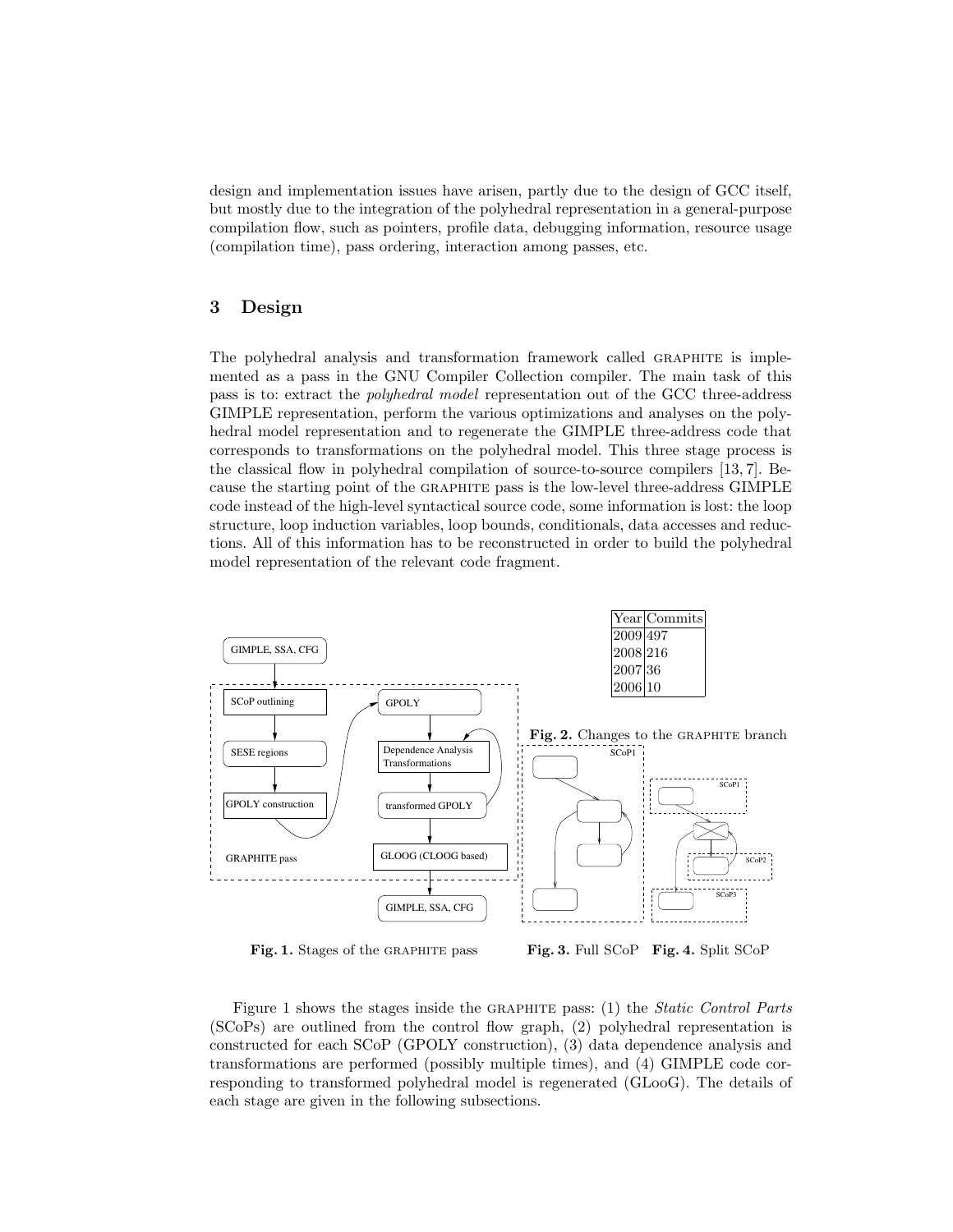

Fig. 5. GIMPLE code with CFG.

Fig. 6. Single-element arrays inserted to handle scalar dependences and reductions

Listing 1.1. Matvect for (i = 0; i < N; i++) {  $b[i] = 0;$ for (j = 0; j < N; j ++) b[i ] += A [i ][ j ] \* x[ j ]; } j i  $\boxed{bb3}$   $\boxed{j}$   $\boxed{bb6}$ bb 4 0  $0 \times 1$   $\sqrt{2}$ 0  $\mathcal{D}_{bb3}^S = \{(i) | 0 \leq i \leq N-1\}$  $\mathcal{D}_{bb4}^S = \{ (i, j) \mid 0 \le i \le N - 1 \land 0 \le j \le N - 1 \}$  $\mathcal{D}_{bb6}^{S} = \{(i) | 0 \leq i \leq N-1\}$  $\mathcal{F}_{dr1} = \{(i, a, s_1) \mid a = 0 \land s_1 = i \land 0 \leq s_1 \leq N - 1\}$  $\mathcal{F}_{dr2} = \{(i, j, a, s_1) \mid a = 1 \land s_1 = j \land 0 \leq s_1 \leq N - 1\}$  $\mathcal{F}_{dr3} = \{(i,j,a,s_1,s_2) \mid a = 2 \land s_1 = i \land s_2 = j \land 0 \leq$  $s_1, s_2 \leq N-1$  $\mathcal{F}_{dr4} = \{(i, a, s_1) \mid a = 0 \land s_1 = i \land 0 \leq s_1 \leq N - 1\}$  $\theta_{bb3} = \{(i, t_1, t_2, t_3) \mid t_1 = 0 \land t_2 = i \land t_3 = 0\}$  $\theta_{bb4} \ = \ \big\{ (i,j,t_1,t_2,t_3,t_4,t_5) \ \mid \ t_1 \ = \ 0 \ \land \ t_2 \ = \ i \ \land \ t_3 \ =$  $1 \wedge t_4 = j \wedge t_5 = 0$  $\theta_{bb6} = \{(i, t_1, t_2, t_3) \mid t_1 = 0 \land t_2 = i \land t_3 = 2\}$ Fig. 8. Components of the polyhedral representation of

Fig. 7. LST tree

the GIMPLE code

### 3.1 SSA based SCoP outlining

The scope of the polyhedral program analysis and manipulation is a sequence of loop nests with constant strides and affine bounds. It includes non-perfectly nested loops and conditionals with boolean expressions of affine inequalities.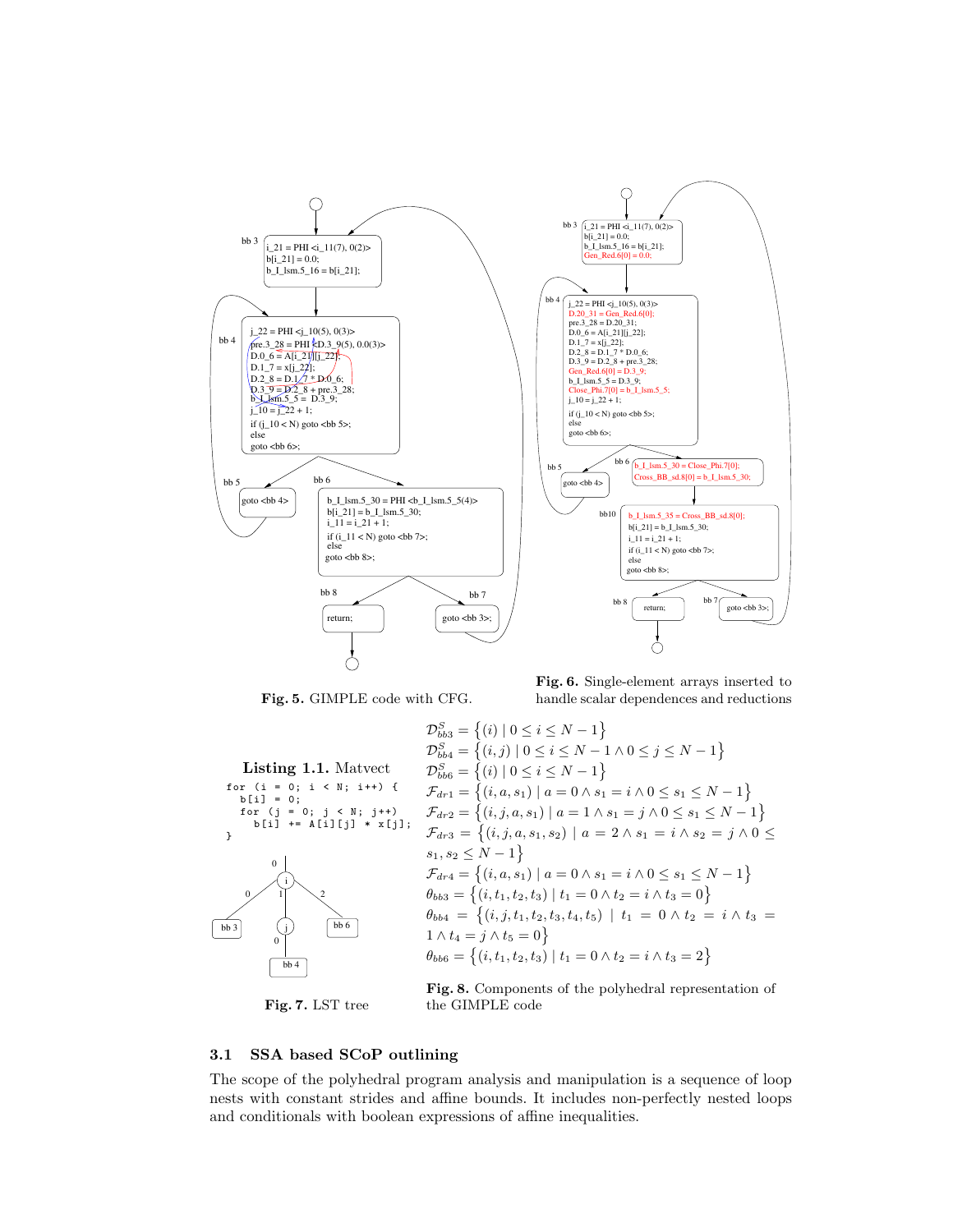The maximal Single-Entry Single-Exit (SESE) region of the Control Flow Graph (CFG) that satisfies those constraints is called a Static Control Part (SCoP) [13, 7]. GIMPLE statements belonging to the SCoP should not contain calls to functions with side effects (pure and const function calls are allowed) and the only memory references that are allowed are accesses through arrays with affine subscript functions.

Since the graphite pass is scheduled at the stage where three-address code is in Static Single-Assignment form, all the analyses based on the SSA are available for use in GRAPHITE. This is crucial: in order to perform SCoP outlining the *scalar evolution* analysis framework of GCC is used [33]. Scalar evolution relies on SSA form to compute closed form expressions for induction variables. These closed forms are represented by structures called CHains of RECurrences (CHREC).

Chains of recurrences might represent induction variables (loop induction variables, array access subscript functions) that are affine or non-affine. For example, the scalar evolution of the  $j$ -22 variable in the basic block 4 (Figure 5) is expressed as follows:  $\{0, +, 1\}_2$ , meaning that the starting value of the induction variable is 0, and it is incremented by 1 in each iteration of the loop number 2 (loop corresponding to basic blocks 5 and 6).

SCoP outlining proceeds as follows: first, a new SCoP region is opened, and then the basic blocks of the CFG are scanned in the dominator order. If the basic block contains a statement that is not representable in the polyhedral model then the whole basic block is deemed difficult so the current SCoP region is closed and a new SCoP is opened at the basic block dominated by the difficult basic block. Figure 3 shows one SCoP containing all the basic blocks, whereas Figure 4 shows how the difficult statement causes multiple SCoPs to be formed.

There exist limitations to the SCoP detection algorithm currently implemented in graphite: for example, determining whether the scalar evolution of a variable could be handled in the polyhedral model, or whether the variable should be considered a parameter of the SCoP. We think that a detection of SCoPs based on the structured CFG with SESE regions [18] would be more appropriate. A structural SCoP detection traverses the regions tree starting from the outermost SESE region, and tries to prove that all the statements in that maximal region can be handled in the polyhedral representation. When a *difficult* statement is detected, the statement is analyzed in all the regions containing it, from the outermost region to the innermost one, until either the statement is simple enough in a smaller region, or the region is the statement itself, in which case the statement cannot be handled at all. We consider the integration of a structural SCoP detection algorithm in future versions of GCC.

#### 3.2 Construction of the polyhedral representation

Once the SCoPs are outlined, the polyhedral information is built for each basic block contained in a SCoP. The polyhedral representation consists essentially of three components: iteration domains, schedules, and data accesses.

The polyhedral information attached to each basic block in a SCoP is internally called GPOLY. All the components of the polyhedral model are represented as a system of affine equalities or inequalities, and for that purpose a polyhedral library is used. Currently, the Parma Polyhedra Library (PPL) [3] is used, but the representation is designed to accommodate other similar libraries.

Once again, the scalar evolution analysis framework is used to deduce the affine form of the loop bounds and global parameters (to build the iteration domains), memory addressing expressions (for the data accesses). Initial scheduling functions for each basic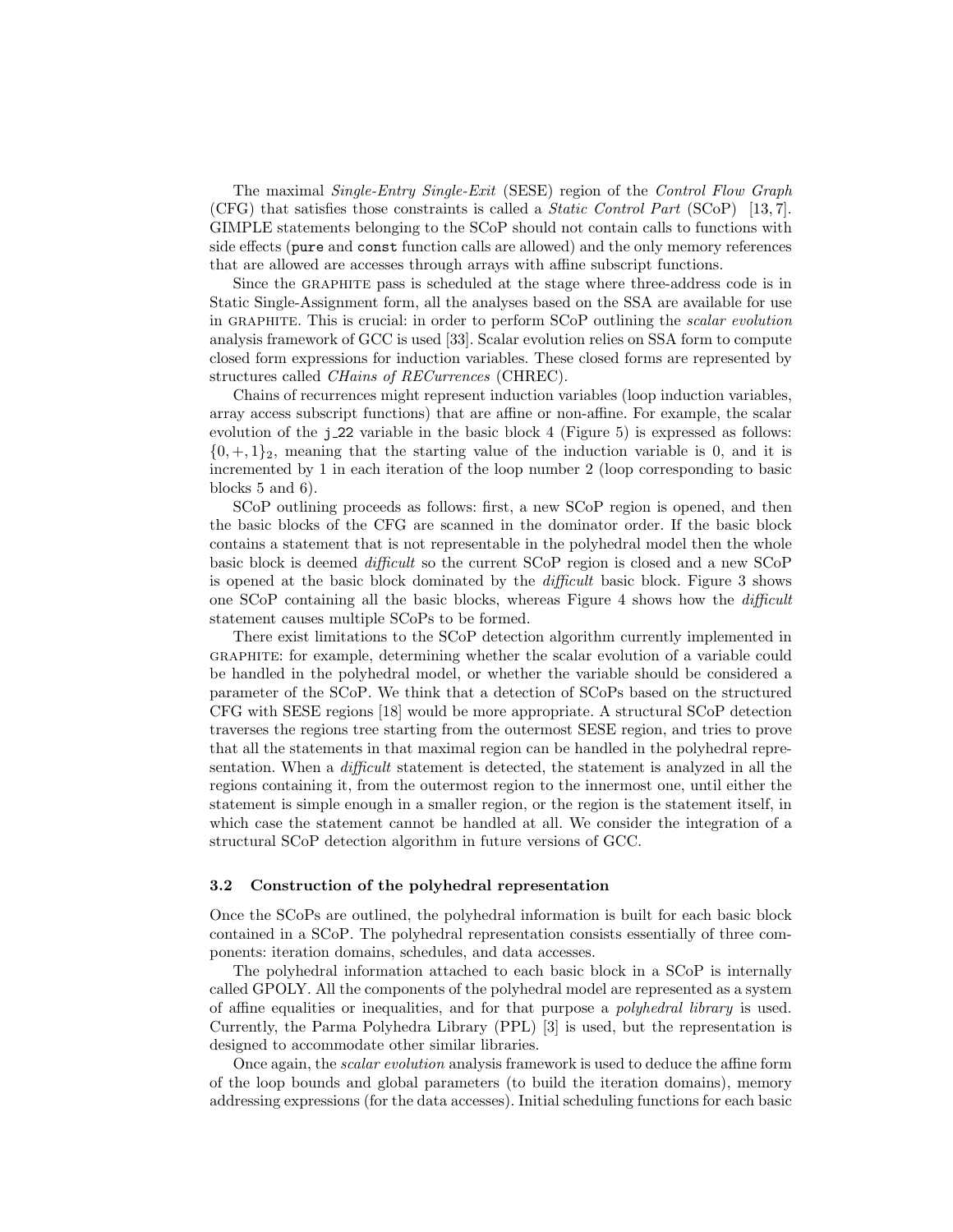block are deduced from the Loop Statement Tree (LST) showing the relative ordering of the basic blocks, and initial nesting structure of the loops. An example of the LST is given in Figure 7. More details explaining all the components of the polyhedral model are given in the following subsection.

Contrary to source-to-source polyhedral compilers [17, 31, 25], we have chosen to represent the schedules and the domains on a per Basic Block (BB) granularity instead of on a per statement granularity. This choice is somewhat rigid, since it prevents the independent scheduling of GIMPLE statements belonging to the same basic block. On the other hand, constructing the polyhedral representation per basic block might provide greater scalability. SCoP control and data flow are represented with three components of the polyhedral model [13, 7, 34]:

Iteration domains capture the dynamic instances of all basic blocks — all possible values of surrounding loop induction variables — through a set of affine inequalities. Each dynamic instance of a basic block S is denoted by a pair  $(S, i)$  where i is the iteration vector containing values for the loop induction variables of the surrounding loops, from outermost to innermost. The dimension of iteration vector **i** is  $d^S$ . If the basic block S belongs to a SCoP then the set of all iteration vectors i relevant for S can be represented by a polytope:  $\mathcal{D}^S = \{ \mathbf{i} \mid D^S \times (\mathbf{i}, \mathbf{g}, 1)^T \geq \mathbf{0} \}$  which is called the iteration domain of S, where g is the vector of global parameters whose dimension is  $d_{\mathbf{g}}$ . Global parameters are invariants inside SCoP, but their values are not known at compile time (parameters representing loop bounds for example).

Data references capture the memory locations of array data elements on which GIM-PLE statements operate. In each SCoP, by definition, the memory accesses are performed through array data references. A scalar variable can be seen as a zero-dimensional array (array with only one dimension and only one element A[0]). Each array data reference (data\_reference) inside a basic block is wrapped inside a poly\_dr structure which contains the *data reference polyhedron*. The data reference polyhedron  $\mathcal F$  encodes the *access relation* mapping iteration vectors in  $\mathcal{D}^S$  to the array subscripts represented by the vector s:  $\mathcal{F} = \{(\mathbf{i}, a, \mathbf{s}) \mid \mathbf{F} \times (\mathbf{i}, a, \mathbf{s}, \mathbf{g}, 1)^T \geq \mathbf{0}\}\.$  The alias set number a captures points-to information (pointer aliasing); it allows to represent accesses through arbitrary pointers and will be defined in Section 5.

In contrast to classical polyhedral model representation [11, 22] we have chosen to represent data references as relations. This means that there is no one-to-one correspondence between iteration vector and subscript. This enables us to represent *memory* regions – when the data reference information is not complete (coming from interprocedural analysis for example). Nevertheless, very often, the correspondence between iterator vectors and data reference subscripts is a functional affine mapping  $\mathbf{s} = f(\mathbf{i}, \mathbf{g})$ .

In previous literature, the problem of link between dependence analysis and the analyses preceeding it, like alias analysis, has not been explored. This leads to inefficiency and impreciseness in representation, which are further exacerbated by software engineering constraints like modularity and portability. In Section 5, we will see a discussion of the problem and its algorithmic characterization as a hard combinatorial problem.

Scheduling functions are also called scattering functions inside GRAPHITE following CLooG's terminology. While iteration domains define the set of all dynamic instances for each basic block, they do not describe the execution order of those instances. In order to define the execution order we need to give to each dynamic instance the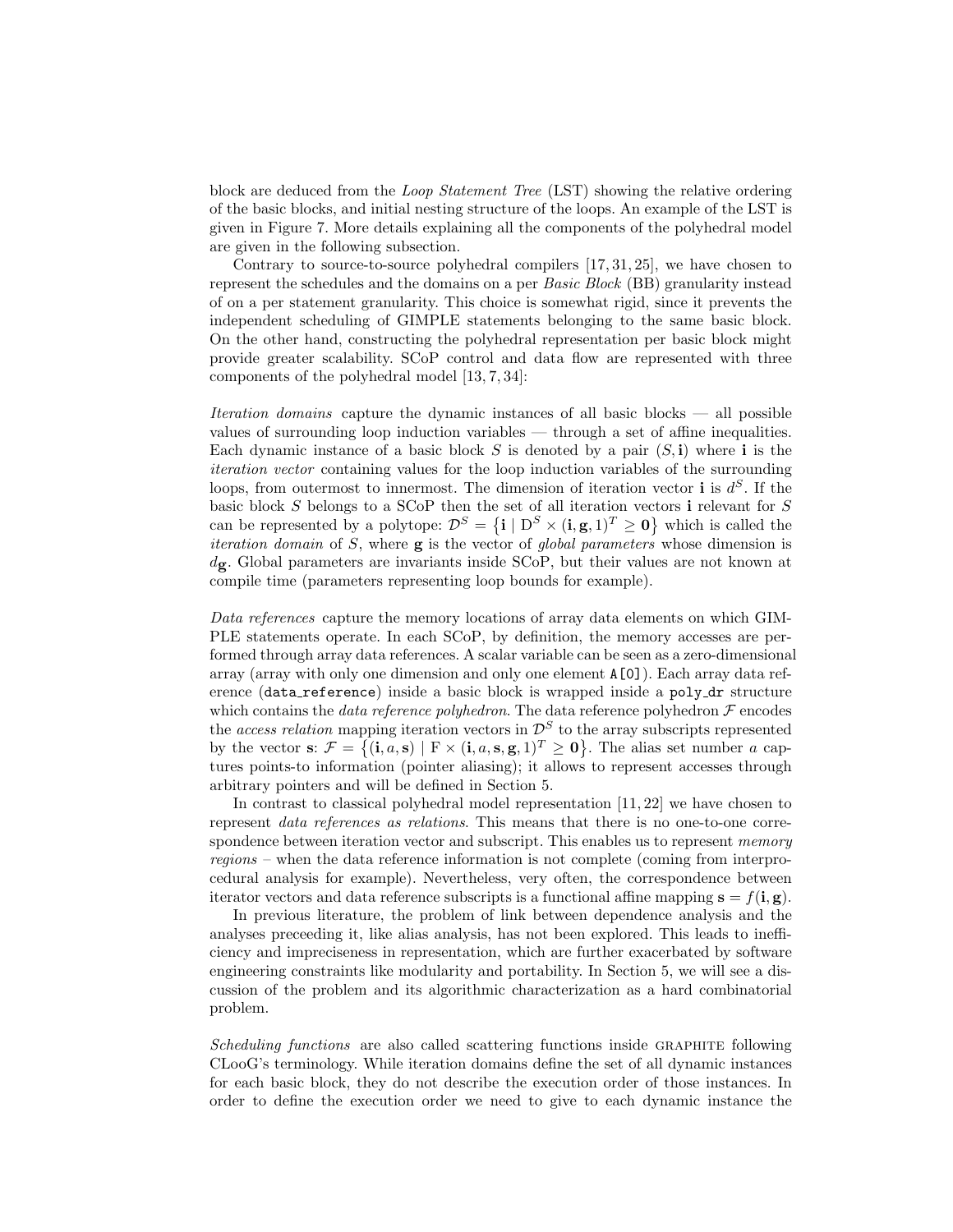execution time (date)  $[11, 22]$ . This is done in GRAPHITE by constructing the *scattering* polyhedron representing the relation between iteration vectors and time stamp vector  $\mathbf{t}$ :  $\theta = \{(\mathbf{t}, \mathbf{i}) \mid \Theta \times (\mathbf{t}, \mathbf{i}, \mathbf{g}, 1)^T \geq \mathbf{0}\}.$ 

Dynamic instances are executed according to the lexicographical ordering of timestamp vectors. By changing the scattering function, we can reorder the execution order of dynamic iterations, thus performing powerful loop transformations. More details on the transformations are given in Subsection 3.5.

Given the example GIMPLE code in Figure 5, the components of the polyhedral model representation are given in Figure 8.

#### 3.3 Dependence analysis

In order to represent the semantics of the original program in the polyhedral model the dependence between dynamic instances of statements needs to be represented. The dependences are necessary to guarantee the correctness of loop transformations.

We are considering *data dependences* coming from the reads and writes of array elements. By definition [38], there is a data dependence from the dynamic instance of a basic block  $(S_i, i_{S_i})$  to the dynamic instance of basic block  $(S_j, i_{S_j})$  if both iteration vectors belong to their respective iteration domains (the execution is feasible), both instances refer to the same memory location and at least one of the data references is write and the instance  $(S_i, i_{S_i})$  is executed before  $(S_j, i_{S_j})$ .

The Polyhedral Dependence Analysis (PDA) implemented in GRAPHITE is an *instance*wise dependence analysis – meaning that the dependences are represented as polyhedra encoding the dependence relations between basic block instances. If projected to the Cartesian product of two iteration domains [38, 7, 34], the polyhedron encodes the iteration of the source of the dependence and the iteration of the sink of the dependence:

#### 3.4 Handling scalar dependences

While the classical dependence analysis in the source-to-source polyhedral compilers considers only the data dependences between arrays (treating scalars as zerodimensional arrays), this approach is not the most appropriate in the context of threeaddress code in the SSA form. If we are not considering scalar dependences, we are not capturing all the semantical constraints of the program – the transformed code could be illegal. If we are to convert all scalars to zero-dimensional arrays we would greatly increase the compilation time (polyhedral dependence check is algorithmically costly) and produce inefficient code.

The approach taken in GRAPHITE framework is to classify the scalar dependences into the following categories:

- Intra basic block dependences occur between scalars inside a basic block. Those dependences are not considered by PDA in graphite. Since the statements inside the basic block cannot be rescheduled, the scalar dependences between statements inside a same basic block are not affected by polyhedral transformations. Those dependences are captured by use-def chains of the SSA representation.
- Cross basic block dependences occur between scalars belonging to two different basic blocks. Those scalars are rewritten into zero-dimensional (single-element) arrays, such that PDA considers them as the regular array accesses. An example is given in Figure 6, where new zero-dimensional arrays (called Cross\_BB\_sd) are introduced.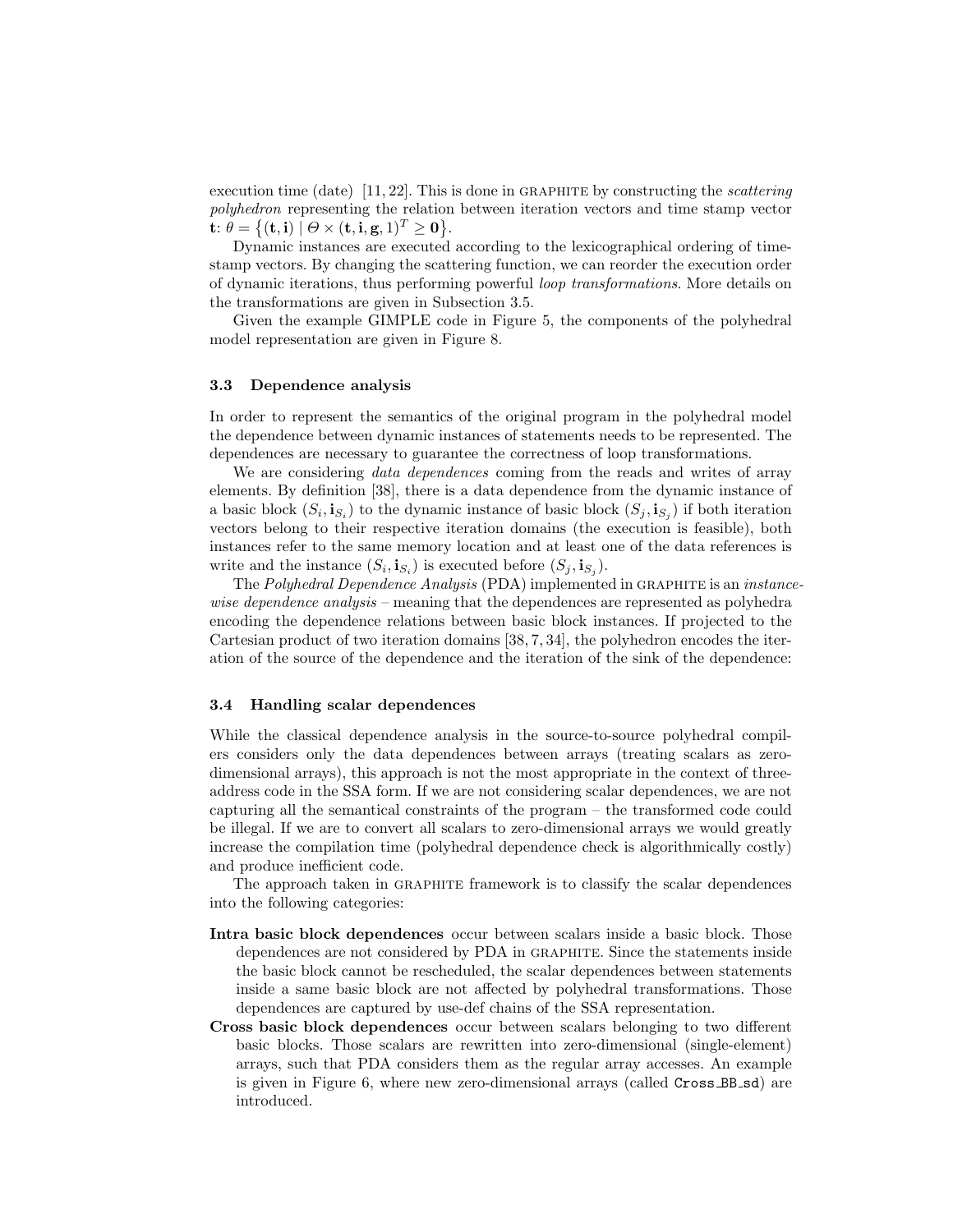Reduction dependences occur in data flow cycles that contain associative and commutative operations, like an accumulator variable performing a summation over the values of an array. For the regular reductions the new zero-dimensional arrays are introduced (as seen in Figure 6, where Gen Red and Close Phi arrays are introduced). If the reduction operator can be proved to be commutative and associative, then the dependences are marked as belonging to such a reduction. The former enables the optimizations, since the reduction operations can be rescheduled, disregarding the data dependences, if proved to be associative and commutative.

#### 3.5 Transformations

According to the compositional approach of polyhedral transformations [13], the composition of multiple loop transformations in the polyhedral model can be expressed as a single scheduling transformation. By modifying the scheduling relations  $\theta$  for each basic block, and regenerating the GIMPLE code according to those new schedules, we are able to perform arbitrary rescheduling of the basic blocks inside a SCoP.

In order to preserve the legality of the transformations, the *legality check* is performed for each data dependence relation.

Given the original data dependence relation  $\mathcal{P}_{(S_i,R_k) \to (S_j,R_l)}$  representing the pairs of iterations which need to be executed in the specific order, the other polyhedron  $\mathcal{P}'_{(S_i,R_k) \to (S_j,R_l)}$  is computed, giving those pairs of iterations that are violating the original dependence (they are executed in reversed order according to the new schedule). If the intersection of two polyhedra is not empty, then there exists at least one pair of iterations that is executed in the wrong order, thus rendering the transformation illegal. The whole process is called Violated Dependence Analysis [38].

The task of GRAPHITE is to look for such transformations that are beneficial for optimizing various criteria, but which are legal at the same time. The simple search heuristic is looking for good transformations, rejecting those which are illegal. This is certainly an iterative process. If none of the transformations seems legal, then no transformation is done. graphite currently implements loop interchange, loop stripmining, loop distribution and loop-blocking.

#### 3.6 Code generation

In source-to-source polyhedral compilers, the code generation pass is the last one, generating the new loop structures to scan statement instances in the order defined by the modified schedule.

In GRAPHITE it is not the syntactical source code that is the final result of the pass: graphite should be able to regenerate the GIMPLE code. Furthermore, the generated GIMPLE code has to be reinserted back into the CFG, respecting the SSA form invariants and passed to the further passes after GRAPHITE.

Multiple loop generation tools exist that operate on the polyhedral model. The most mature one is the CLooG (Chunky Loop Generator) [4]. CLooG is used in GRAPHITE as the major component of code generation. Since CLooG is meant for generating syntactic code (mainly C code), it cannot be used directly: CLooG generates an internal representation called CLAST which is a simple abstract-syntax tree containing only loops, conditions, and statements. In our case statements are replaced with basic blocks.

CLooG is fed by the polyhedral representation (GPOLY) and is asked to generate a CLAST. The nodes of the abstract-syntax tree are pointers to original basic blocks. Depending on the loop transformations, the basic blocks might be rescheduled, moved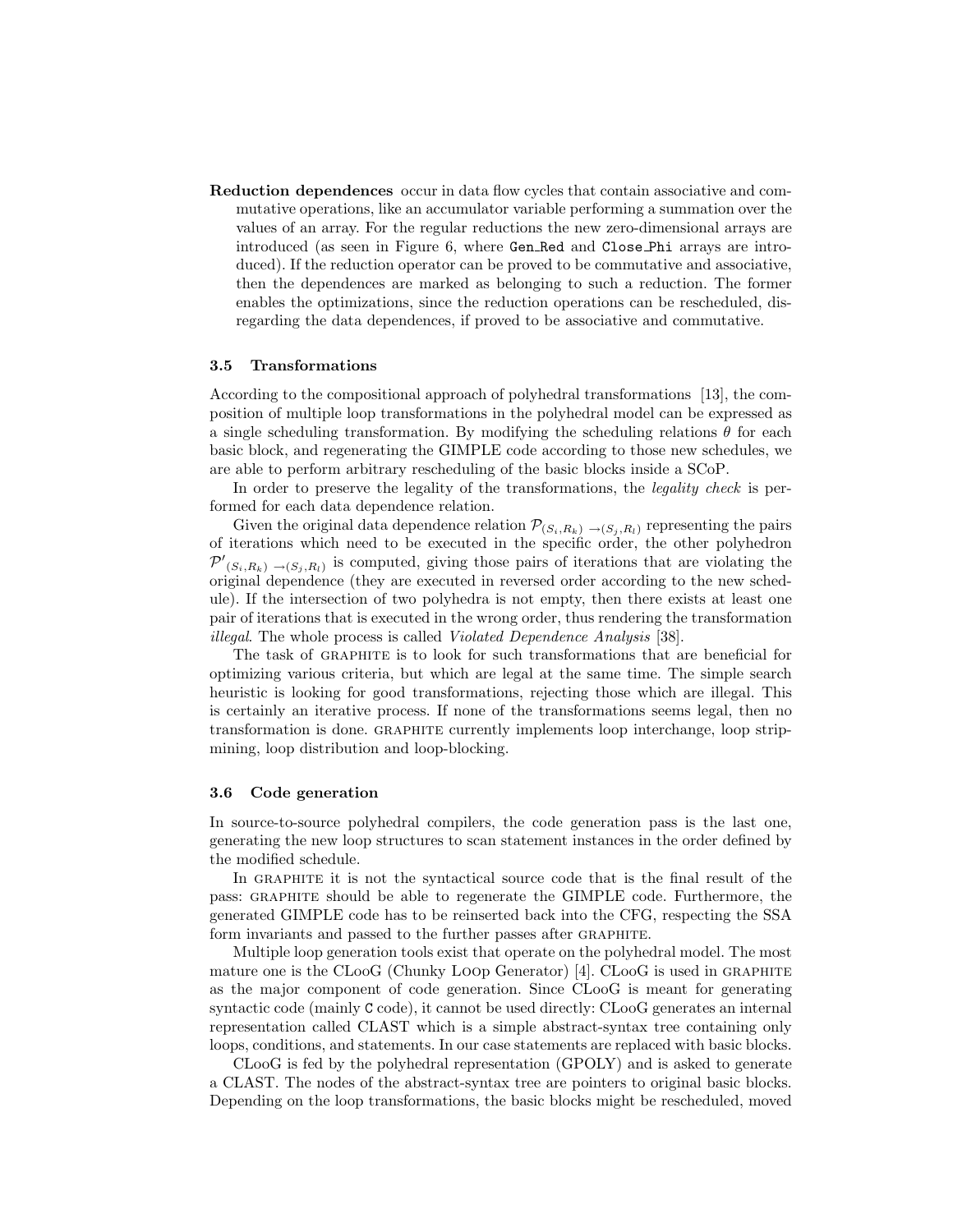to other loops, or even replicated (when performing a transformation). The final effect is represented in the CLAST. The CLAST tree is traversed and the basic blocks are put into the their new positions in the GIMPLE CFG, loop structures are regenerated and some basic blocks are replicated.

Even in the case of the identity transformation (no schedule modification), the newly generated loops according to the CLAST tree have the new induction variables. All the basic blocks belonging to a SCoP have to be scanned, and the old induction variables have to be replaced with new induction variables.

#### 3.7 Algorithm choices and compilation speed

Polyhedral optimizers have challenges with scalability and GRAPHITE is no exception. While developing GRAPHITE, we have encountered some interesting issues that affect compilation speed and are exploring algorithms choices to improve performance.

One example is loop unrolling. C++ templates are a powerful feature used in many high-performance codes; template meta-programming is combined with inlining to produce specialized loops. This style creates a large abstraction penalty that GCC has chosen to address with an early inner loop unrolling pass. Applications (such as Tramp3D in the GCC test suite) show significant performance improvement through this technique. However, this also affects loop and data dependence analysis for optimizations such as auto-vectorization and graphite, whose analysis and compilation time grows with the number of variables in each SCoP. We explore ways to tune this unrolling in the presence of GRAPHITE and eventually to implement such unrolling within GRAPHITE itself.

# 4 Optimizations

Loops that carry no dependence may be good candidates to be parallelized, i.e, different iterations of the loop might be executed simultaneously by multiple threads [1]. In GCC, two main infrastructures are used to accomplish loop parallelization: data dependency analysis and the GNU OpenMP library. OpenMP defines language extensions to C,  $C_{++}$ , and Fortran for implementing multithreaded shared memory applications [29]. Automatic generation of such extensions by the compiler relieves programmers from the manual parallelization process. OpenMP support has been implemented in GCC since version 4.2 [27], and together with existing data dependence analyses, opened the door for automatic parallelization in GCC.

Automatic parallelization was first implemented in version 4.3 as a technology preview. It is able to detect loops carrying no dependences, and generate parallel code by creating and inserting the necessary OpenMP structures and support. It is triggered by  $-\mathbf{free}\text{-}parallelize\text{-}loops=x$ , where x defines the number of threads to create.

Generating parallel code Once the GCC auto-parallelizer decides to parallelize a loop, it generates the parallel code using the OpenMP structures to define the parallel section and relevant attributes like the scheduling method, the shared vs. private variables, atomic operations etc.

In Figure 9, we see an example of a sequential loop, and the parallel code generated for it (assuming the number of threads requested by the user is 4). .paral data is a structure field gathering all the shared data that should be provided for each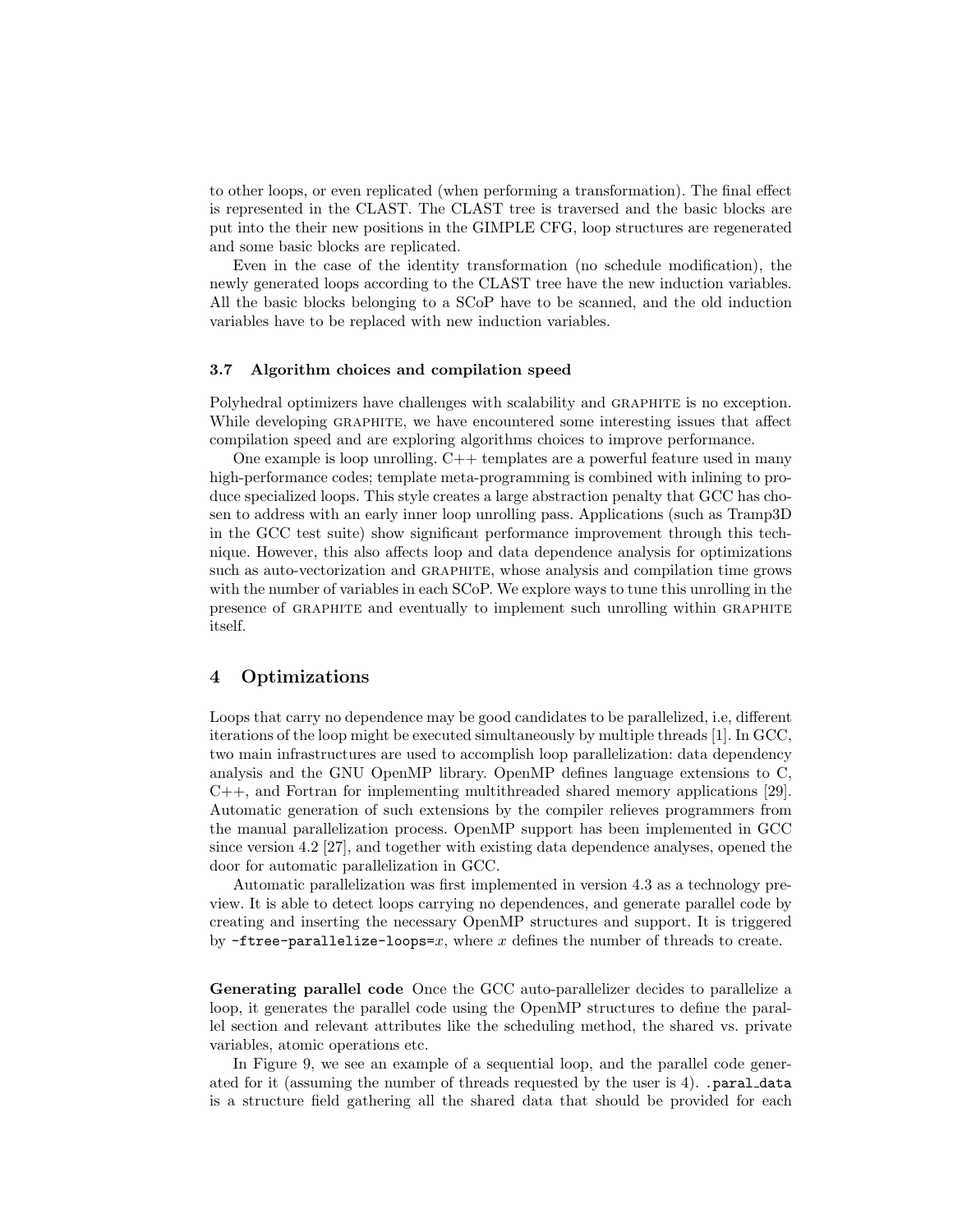thread. The loop is outlined to a separate function, parloop. loopfn(), which is run individually by each thread, supplied with the shared data.

The GNU OpenMP library provides two builtins which define the parallel section: GOMP\_parallel\_start() creates the threads. GOMP\_parallel\_end() is a barrier where all the threads are joined. After GOMP parallel start() is executed, 4 threads are created. Each thread is executing the outlined function, iterating the loop with a different (and exclusive) interval of iterations, represented as start and end at the example. After GOMP parallel end() is executed, the threads are joined back to one master thread.

```
parloop
{
 for (i = 0; i < N; i++)x[i] = i + 3;}
         (a)parloop
{
                                         . paral_data.x = kx;
                                         __builtin_GOMP_parallel_start ( parloop . _loopfn ,
                                                                             &. paral_data , 4);
                                        parloop . _loopfn (&. paral_data );
                                         __builtin_GOMP_parallel_end ();
                                      }
                                      parloop . _loopfn (. paral_data )
                                       {
                                         for (i = start; i < end; i++)(*. <b>parallel\_data -&gt; x</b>) [i] = i + 3;
                                       }
                                                (h)
```
Fig. 9. (a) sequential loop (b) parallel code generated

$$
\begin{array}{ll}\nfor i & for j \\
for j & for i \\
A[i][j] = A[i-1][j] & & A[i][j] = A[i-1][j] \\
(a) & (b) & & \n\end{array}
$$

Fig. 10. (a) the original loop (b) after interchange

Integration of the parallelizer with graphite The initial analysis used for the parallelizer was based on the Lambda framework [24]. It has been replaced with the GRAPHITE based dependence analysis.

Integrating the parallelizer with graphite is profitable for a number of reasons:

- graphite dependence analysis is more accurate than Lambda, hence could detect more parallel loops [38].
- The ability of graphite to perform long and complex compositions of program transformations enables to extract more parallelism [13] and to optimize for parallelism and locality simultaneously [7].
- Since graphite is able to represent sequences of loop transformations as a single scheduling transformation, it seems natural to incorporate a cost model into it to control the transformation sequence. Parallelization is a key transformation whose cost and benefit should be applied to such a model, in the hope of deriving the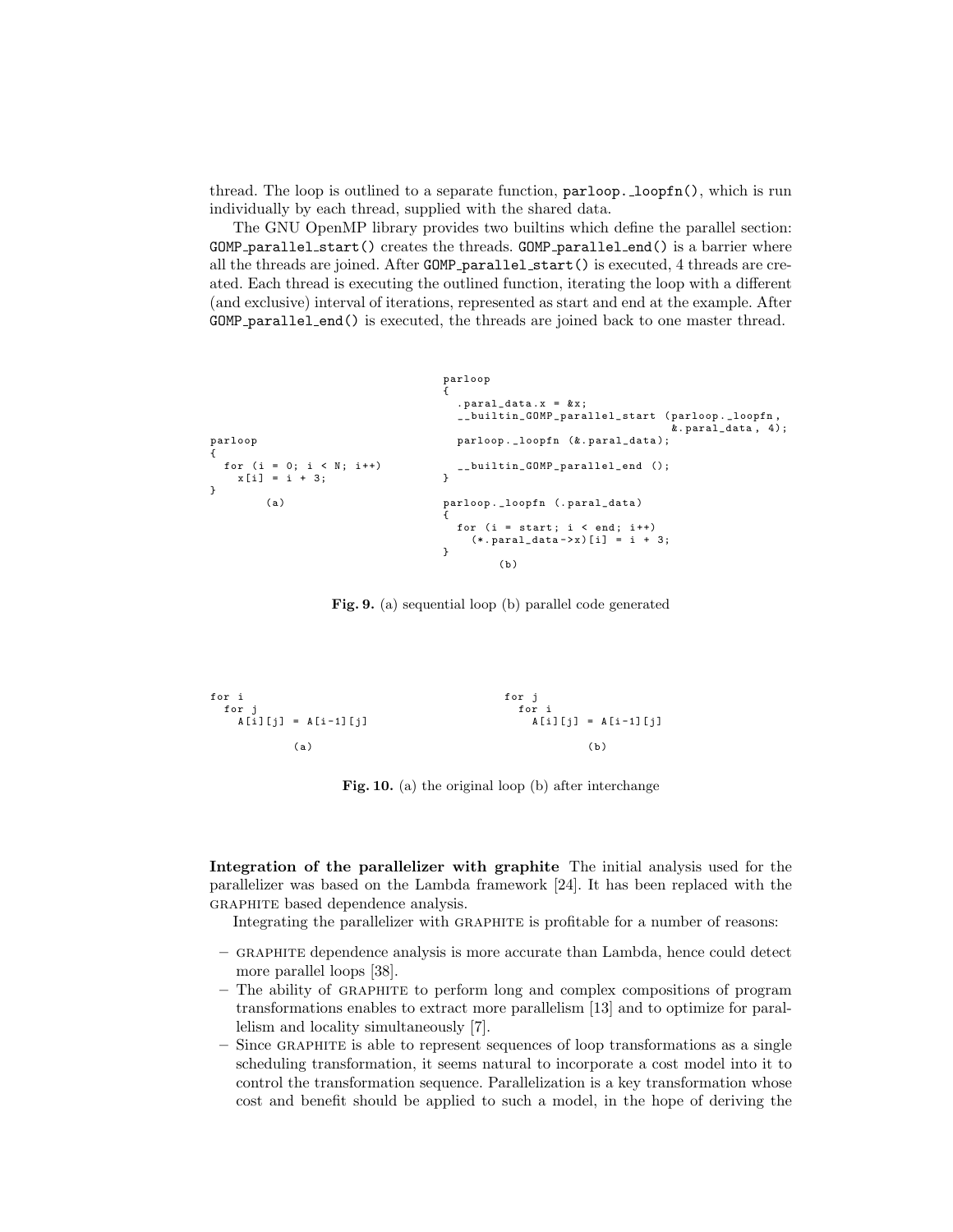most profitable combination of loop transformations. We worked on such a cost model in the special case of automatic vectorization [37], extension to more general parallelization and to the management of temporal locality is in progress.

Figure 10 shows a simple example demonstrating the interaction of loop parallelization with another transformation, loop interchange. The original loop is shown in Figure 10(a). The outer loop carries a dependence and therefore can't be parallelized. Parallelizing the inner loop is possible, but results in executing a synchronization barrier at the end of each outer-loop iteration, therefore executing a synchronization i times. If, however, we interchange the loop, as shown in (b), we can parallelize the outer-loop, resulting in use of just one barrier.

Automatic parallelization was integrated to graphite as part of the upcoming  $GCC4.5$ . In addition to  $-free-parallelize-loops=x$ ,  $-floop-parallelize-al$  is specified to enable it as a GRAPHITE-based transformation.

# 5 Alias Information and Polyhedra

Alias analysis is an intrinsic module of any compiler as it facilitates any other optimization that involves variable disambiguation, such as scheduling or identifying invariants, redundant subexpressions, etc. For scalability reasons, most compilers use fast but rather imprecise analysis like Anderson's algorithm [2], a context-insensitive, flow-insensitive subset-based may-alias analysis. GCC relies on an extension of this algorithm that is field-sensitive as well [5, 30].

A data-reference is either a scalar variable, or an array-reference, or an offset of an array by a compile-time constant, or an offset of an array by an index, or a pointer variable. The difference between the latter four types in C is that the first three resolve to a constant pointer (like const int  $\ast$ ) referring to a stack location, while the last one can only be resolved to an ordinary pointer (like  $int *$ ) referring to a heap location.

Example In the following code excerpt, it can be seen that a and p may-alias to each other, and so do  $p$  and  $b$ , but  $a$  and  $b$  do not.

int a[10], b[10];

void foo (int \*p);

Most alias analysis algorithms return a points-to relation, where data references are mapped to abstract stack or heap locations called alias sets. We will also refer to this relation as the forward mapping. On the above example it is:  $a \rightarrow \{A_1\}, p \rightarrow \{A_1, A_2\}$ ,  $b \rightarrow \{A_2\}.$ 

In GCC (since version 4.4), the result of the alias-analysis is encoded in an alias oracle that returns the information about presence or absence of may-alias relation between pairs of data references. It can be seen that such a portable interface goes well with various scalar analyses that use it.

The information that is provided by alias-oracle can be represented as an undirected graph, whose vertices correspond to data-references and whose edges represent presence of alias-relationship between pairs of data-references.

The aliasing relation for the previous example can be represented as a graph  $G_a: a-p-b.$ 

It is known that polyhedral dependence analysis for a given SCoP usually makes  $\mathcal{O}(n^2)$  polyhedral operations, when n is the number of convex polyhedra representing memory references. Dependence analysis can exploit the properties of  $G_a$  such that the number of calls to polyhedral libraries can be reduced. The above examples show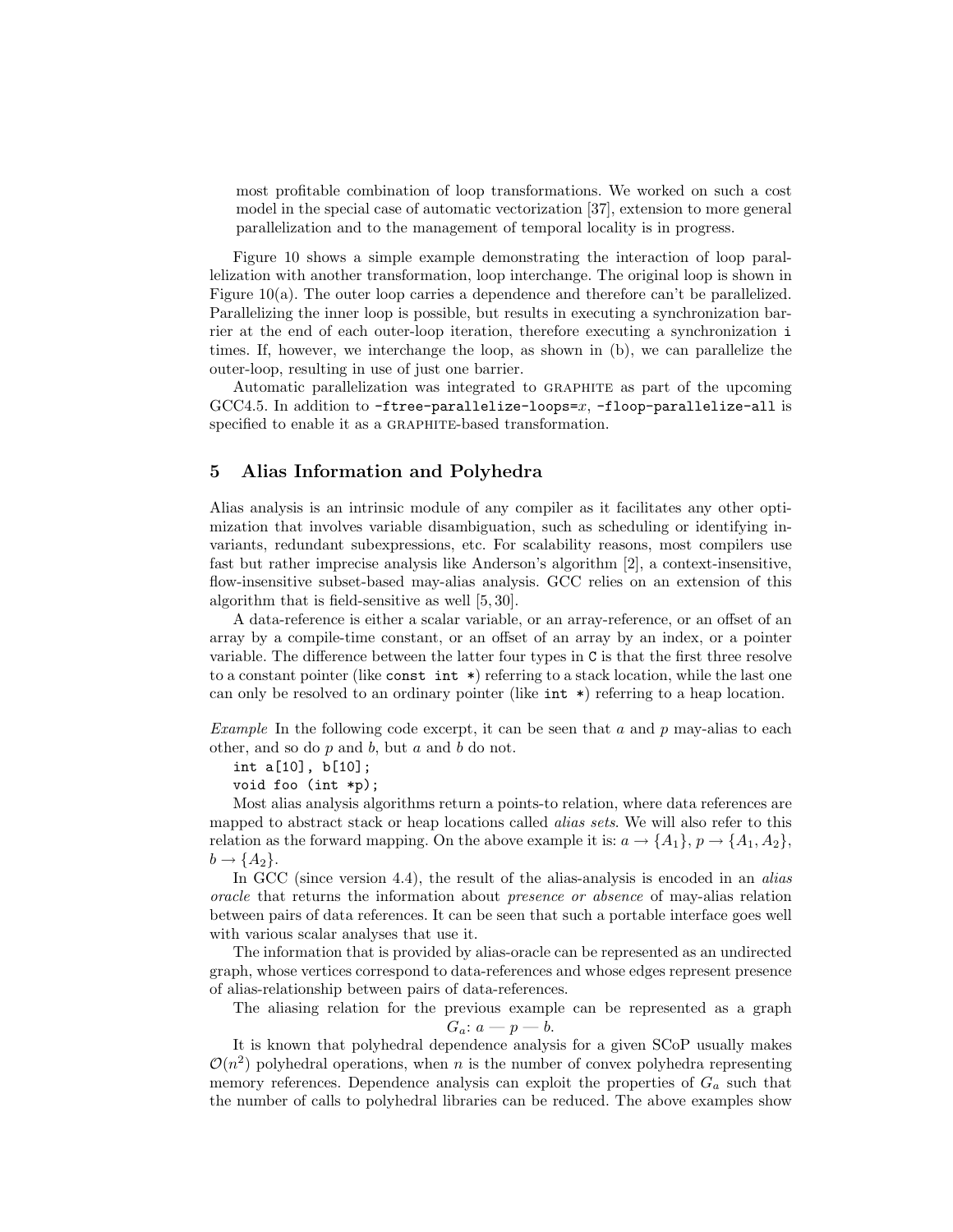that the dependence analysis could effectively use the information provided by the alias-analysis to its full potential.

To represent the alias information, graphite creates an additional dimension (the first) for each array reference. This additional dimension, henceforth called *alias di*mension is indexed by the alias set to which that particular data reference points to. A data reference however, could be a member of more than one alias set. For example, variable p in the above example, belongs to two alias-sets  $A_1$  and  $A_2$ . Though this may be because of impreciseness of the algorithm used in the alias analysis, it could as well be because of a true aliasing of the associated memory regions. Hence, GRAPHITE indexes the alias dimension by the disjunction of alias-sets to which that particular data-reference points to.

In the above example, if we let  $\mathcal{D}_a^R$ ,  $\mathcal{D}_p^R$  and  $\mathcal{D}_b^R$  be the original polyhedral domains of the three variables  $a, p$  and  $b$ , then the corresponding memory references, annotated by the alias dimension would be memory\_reference $[A_1, \mathcal{D}^R_a]$ , memory\_reference $[A_1\vee$  $(A_2,\mathcal{D}^R_p],$  and memory\_reference $[A_2,\mathcal{D}_b^R]$  respectively.

Definition: Minimum Edge Clique Cover For an undirected graph  $G = (V, E)$ , the Minimum-Edge Clique Cover is defined to be a collection  $A_1, A_2, \ldots, A_k$  of subsets of V, such that each  $A_i$  induces a complete subgraph of G and such that for each edge  $(u, v) \in E$ , there is some  $A_i$  that contains both u and v. This problem is also called Edge Clique Cover (ECC). Another problem similar to ECC is the Vertex Clique Cover (VCC) that computes a cover on cliques of vertices.

It is easy to see that if there is a clique in  $G_a$ , then polyhedral dependence analysis should test for dependence between all variables participating in the clique to determine the nature of dependence between the data-references participating in the clique. If on the other hand, there is no edge between a pair of variables, there is no need for polyhedral operations. This information is equivalent to *cliques* in  $G_a$ . In the above example, it can be seen that there are two 2-cliques:  $\{a, p\}$  and  $\{p, b\}$ . Polyhedral dependence analysis should test for dependence between each of these pairs. It however does not need to test for dependence between a and b.

It is clear that maximizing the clique size in  $G_a$  is helpful. But, it is the edges of  $G_a$  that correspond to possible intersections of memory areas, thereby corresponding to aliasing of data-references. Hence, the problem that minimizes the number of representative elements in the alias-dimension should be an edge-clique, thereby meaning ECC (rather than vertex-clique or maximum clique). Further, as the edges are covered by the representative element, along with all possible edges which could alias with it, the dependence analysis can thus use alias-set representatives to drive its algorithm.

#### 5.1 ECC: problem and solution

The ECC problem is an NP-Hard problem (page 194 in [12]). It is different from the more widely studied VCC problem, which is closely related to the graph coloring problem. The VCC solution for a graph  $G$ , though being a NP-Hard problem itself – could be trivially found after coloring the complement graph  $G'$ .

No fast running and close to optimal heuristic is known for ECC. It may be very hard to solve even in an approximate sense. On the other hand, the other above mentioned problems (VCC and graph coloring) have linear-time and exact solutions for special classes [14].

The algorithms for ECC either solve exactly by a brute-force search, or by using a heuristic developed for VCC or graph-coloring. In Gramm et. al's paper [15], which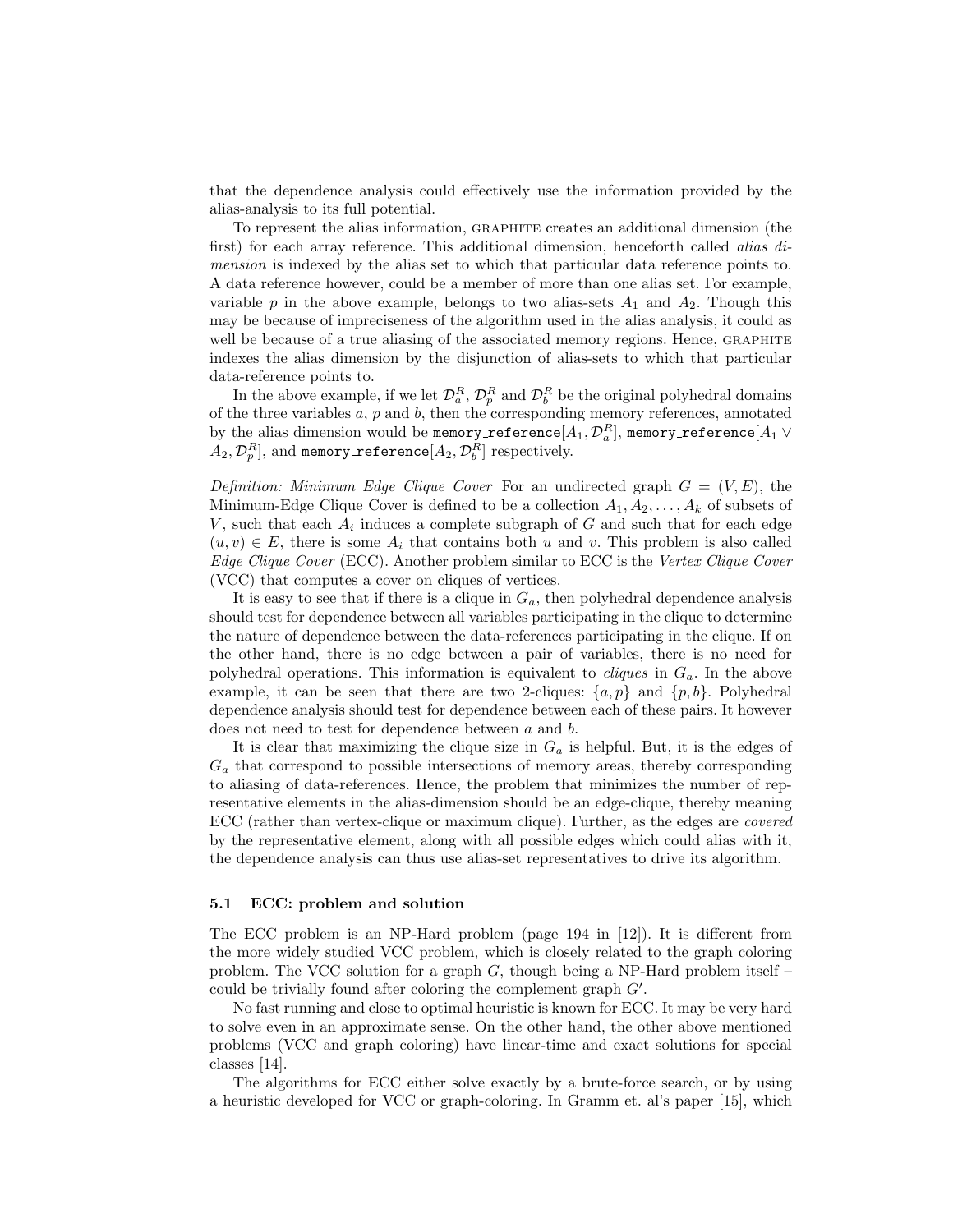is state of the art for this problem, new algorithms for both methods are suggested. In their paper, the running time of a previously known heuristic is improved from  $\mathcal{O}(|V||E|^2)$  to a more acceptable  $\mathcal{O}(|V||E|)$ . The major contribution of the paper however, are data-reduction rules that help reduce the input problem size by preprocessing. The method suggested in [15] is that the resultant graph after iteratively applying the rules is usually smaller, and hence can be subjected to either of the above mentioned methods (exact-solution or heuristic) for a faster solution.

#### 5.2 Empirical analysis of alias graphs

We have done an empirical analysis of the graphs that are returned by the alias-analysis currently in GCC.

Of the 4481 graphs from SPEC Cpu 2006 benchmarks, 4367 are trivial, with the definition of trivial being  $|V| < 10 \vee |E| < 5$ . Only 328 graphs are non-trivial. Of the latter kind of graphs, only 11 graphs are interesting. In the rest of the graphs, every connected component is a clique. In all the graphs, the number of vertices participating in the maximal cliques vary in the range  $1 \leq |V| \leq 90$ .

From the above empirical analysis, one could say that the alias-oracle which marks every connected component as a clique is generally very imprecise and hence advanced algorithms for solving ECC are not needed in the present context. A general counterexample to such a reasoning is the large size of graphs, taken from real-world examples, containing a wide range of maximal cliques. Further, we also have specific counter-examples which show that exceptions to the above statement exist in real world. Figure 11 depicts the alias relation for a kernel in the GCC-testsuite extracted from an H.264 decoder. Each ellipse on the (i) graph represents a clique. A block-edge between two ellipses  $X$  and  $Y$  represents an edge between every pair of vertices in the set  $\{X, Y\}.$ 



Fig. 11. Alias relation for an H.264 kernel.

The optimal solution of ECC is shown on the (ii) graph. It has 4 cliques, each of which is a union of one of the smaller cliques with the biggest clique.

We now describe the polynomial algorithm that we chose to compute an ECC: Input: an alias graph  $G_a$ 

Output: a mapping from vertices to the alias-set representatives.

- Do a Depth First Search (DFS) on  $G_a$  and separate out the connected components  $A_1, A_2, \ldots, A_k$ . This step takes max( $|V(G_a)|, |E(G_a)|$ ) time.
- Check if each connected component  $A_i$  is a clique or not. This step takes  $|V(A_i)|^2$ time, where  $V(A_i)$  is the number of nodes of the connected component  $A_i$ .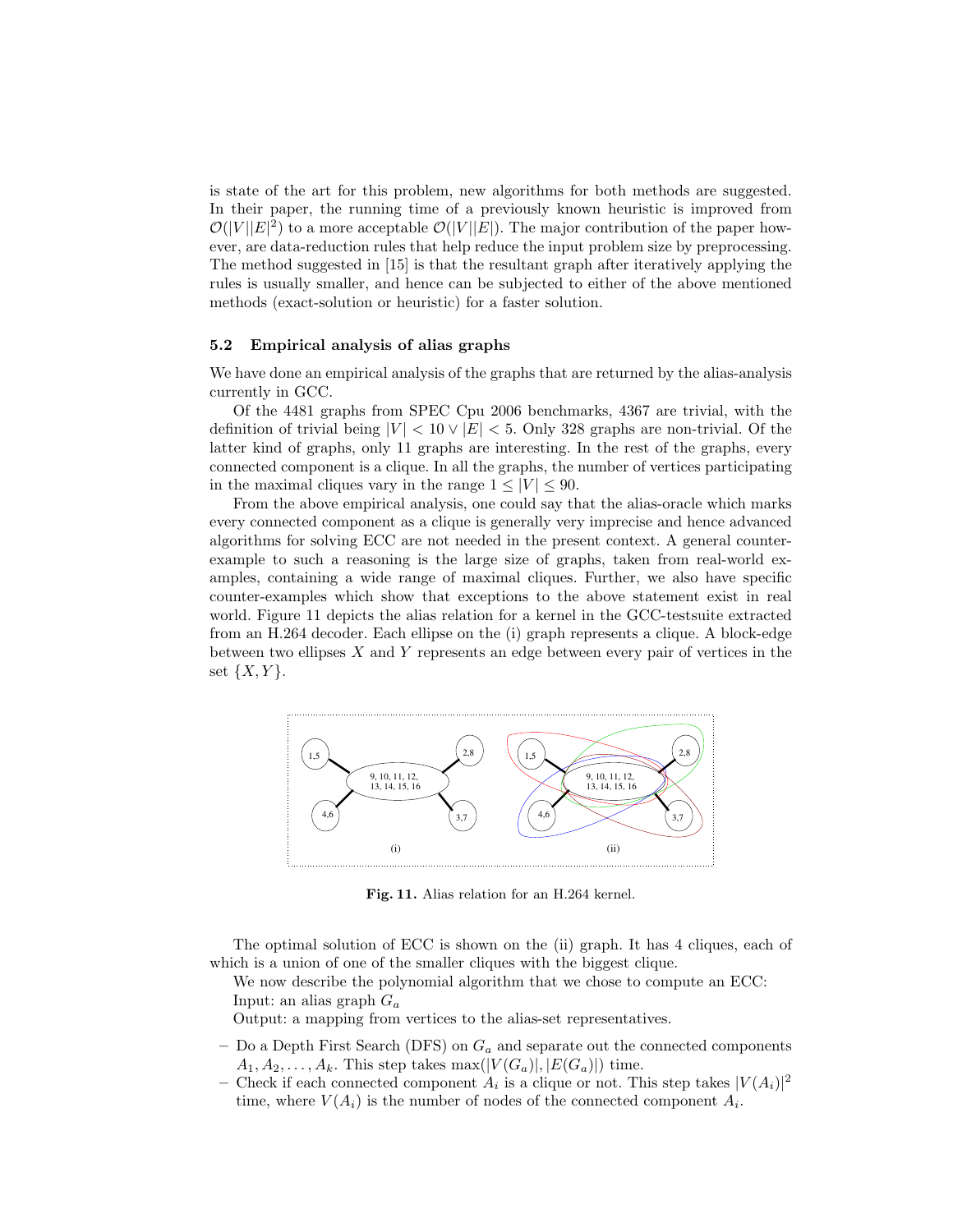- If  $A_i$  is small enough  $(|V| < 5 \vee |E| < 10$ , then search for solution using a direct search.
- Apply the simple and cheaper data-reduction rules (mainly Rule 1 and Rule 2), as explained in [15], so that the problem size could be reduced.

Currently, we are using DFS based numbering, testing for cliques, and simple search. Though this method is very conservative, it gives the optimal solution for most of the cases for SPEC Cpu 2006, though not for the H.264 example shown above. For this example, this solution returns that all edges are in the same cover. Thus our current method is not searching for a clique, which leads to loss of precision, and needs to be improved. We are working on another heuristic approach to design a polyhedral algorithm computing a suboptimal ECC but without loss of points-to information.

# 6 Conclusion

We presented the design of the GRAPHITE pass of GCC, focusing on the challenges and novel research issues arising from this confrontation of polyhedral compilation with the real world. Our work makes the following contributions:

- We implemented the polyhedral model on a three-address, SSA-based representation, opening interesting reuse and interaction opportunities for analyses and optimizations in production compilers.
- We extended the polyhedral representation to capture alias relations among pointerbased data references, with no impact on polyhedral dependence analysis and transformation algorithms.
- We also extended this representation to capture scalar dependences and reductions.
- We set the framework for aggregating statements into "polyhedral basic blocks" or splitting those blocks into smaller components, with the ability to trade expressiveness for compilation time.
- We motivated further research on the practical interaction between polyhedral loop transformations and other optimizations, including parallelization and vectorization.

#### 6.1 Prospective work

There are two main issues that are the focus of the prospective work on automatic parallelization:

- Heuristics/cost model for automatic parallelization. Currently, a very simple method is used to determine whether it is profitable to parallelize a certain loop. We need a good model to determine if we should parallelize a loop considering performance reasons.
- Advanced automatic parallelization. Currently we are only able to detect whether a loop is parallel or not. We would like to explicitly apply transformations to increase and expose further parallelism opportunities, and we have shown that GRAPHITE is the right setting to design such transformations.

Acknowledgments. Tobias Grosser was supported by AMD as a summer intern and by a Google Summer of Code grant. Konrad Trifunovic was supported by IBM and the HiPEAC FP7 European network as a summer intern. Li Feng was supported by a Google Summer of Code grant. graphite was partially supported by the ACOTES FP6 European project.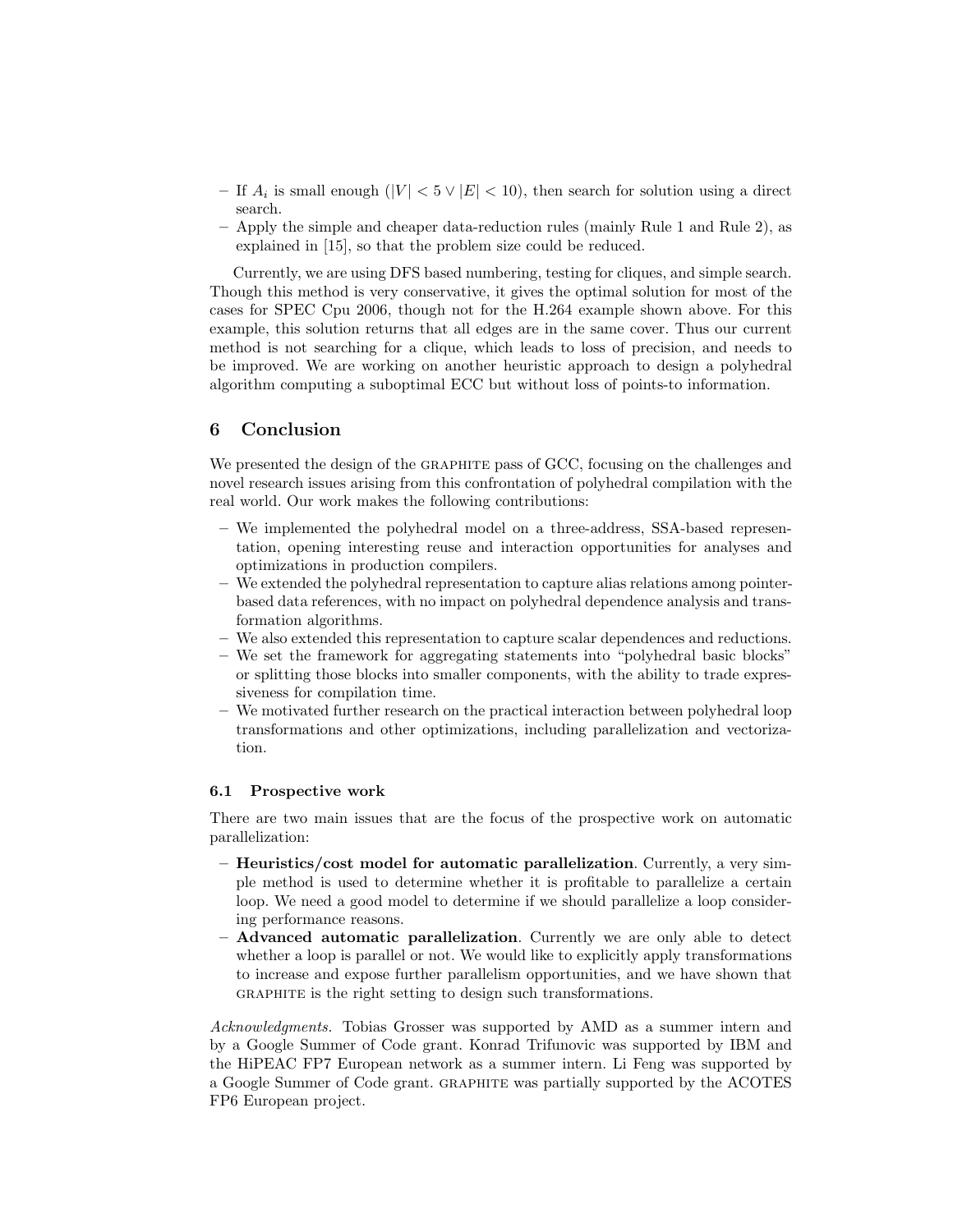### References

- 1. R. Allen and K. Kennedy. *Optimizing Compilers for Modern Architectures*. Morgan and Kaufman, 2002.
- 2. L. O. Andersen. Program analysis and specialization for the c programming language. Technical report, DIKU, 1994.
- 3. R. Bagnara, P. M. Hill, and E. Zaffanella. The Parma Polyhedra Library: Toward a complete set of numerical abstractions for the analysis and verification of hardware and software systems. *Science of Computer Programming*, 72(1–2):3–21, 2008.
- 4. C. Bastoul. Code generation in the polyhedral model is easier than you think. In *Parallel Architectures and Compilation Techniques (PACT'04)*, Antibes, France, Sept. 2004.
- 5. D. Berlin. Structure aliasing in GCC. In *the GCC Developers' Summit*, pages 25–36, 2005. http://www.gccsummit.org/2005.
- 6. W. Blume, R. Eigenmann, K. Faigin, J. Grout, J. Hoeflinger, D. Padua, P. Petersen, W. Pottenger, L. Rauchwerger, P. Tu, and S. Weatherford. Parallel programming with Polaris. *IEEE Computer*, 29(12):78–82, Dec. 1996.
- 7. U. Bondhugula, A. Hartono, J. Ramanujam, and P. Sadayappan. A practical automatic polyhedral parallelization and locality optimization system. In *ACM SIGPLAN Conf. on Programming Languages Design and Implementation (PLDI'08)*, Tucson, AZ, USA, June 2008.
- 8. C. Chen, J. Chame, and M. Hall. CHiLL: A framework for composing high-level loop transformations. Technical Report 08-897, U. of Southern California, 2008.
- 9. A. Cohen, S. Girbal, D. Parello, M. Sigler, O. Temam, and N. Vasilache. Facilitating the search for compositions of program transformations. In *ACM International conference on Supercomputing*, pages 151–160, June 2005.
- 10. K. D. Cooper, M. W. Hall, R. T. Hood, K. Kennedy, K. S. McKinley, J. M. Mellor-Crummey, L. Torczon, and S. K. Warren. The ParaScope parallel programming environment. *Proceedings of the IEEE*, 81(2):244–263, 1993.
- 11. P. Feautrier. Some efficient solutions to the affine scheduling problem, part II, multidimensional time. *Intl. J. of Parallel Programming*, 21(6):389–420, Dec. 1992. See also Part I, one dimensional time, 21(5):315–348.
- 12. M. R. Garey and D. S. Johnson. *Computers and Intractability: A Guide to the Theory of NP-Completeness*. W. H. Freeman, 1979.
- 13. S. Girbal, N. Vasilache, C. Bastoul, A. Cohen, D. Parello, M. Sigler, and O. Temam. Semi-automatic composition of loop transformations for deep parallelism and memory hierarchies. *Intl. J. of Parallel Programming*, 34(3):261–317, June 2006. Special issue on Microgrids.
- 14. M. C. Golumbic. *Algorithmic Graph Theory and Perfect Graphs*. Elsevier, 2nd edition, 2004.
- 15. J. Gramm, J. Guo, F. Hüffner, and R. Niedermeier. Data reduction and exact algorithms for clique cover. *J. Exp. Algorithmics*, 13:2.2–2.15, 2009.
- 16. M. Hall et al. Maximizing multiprocessor performance with the SUIF compiler. *IEEE Computer*, 29(12):84–89, Dec. 1996.
- 17. F. Irigoin, P. Jouvelot, and R. Triolet. Semantical interprocedural parallelization: An overview of the pips project. In *ACM Intl. Conf. on Supercomputing (ICS'91)*, Cologne, Germany, June 1991.
- 18. R. Johnson, D. Pearson, and K. Pingali. The program structure tree: computing control regions in linear time. In *PLDI '94: Proceedings of the ACM SIGPLAN 1994 conference on Programming language design and implementation*, pages 171–185, New York, NY, USA, 1994. ACM.
- 19. KAP C/OpenMP for Tru64 UNIX and KAP DEC Fortran for Digital UNIX. http://www.hp.com/techsevers/software/kap.html.
- 20. W. Kelly. Optimization within a unified transformation framework. Technical Report CS-TR-3725, University of Maryland, 1996.